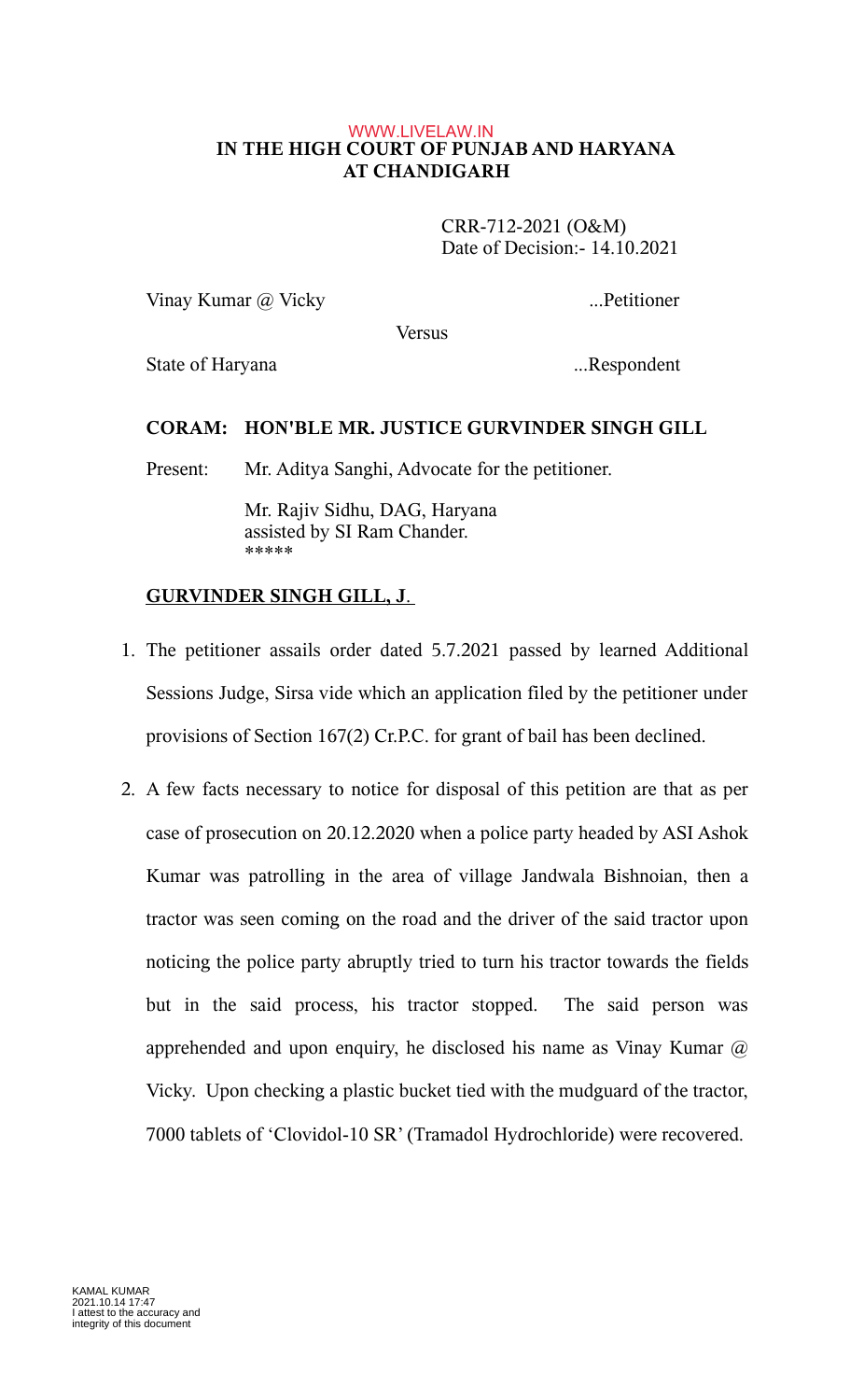- 3. The matter was investigated by the police and a report under Section 173 Cr.P.C. was presented before the trial Court on 4.3.2021. The said report was, however, not accompanied by the report of FSL. WWW.LIVELAW.IN
- 4. The period of 180 days, which is mandated for filing of challan as per provisions of NDPS Act read with Section 167 Cr.P.C. expired on 20.6.2021. Since the prosecution did not file the FSL report even by the said date, the petitioner moved an application under Section 167(2) Cr.P.C. for his release on bail on 22.6.2021 on the ground that in the absence of report of FSL, the challan could not be said to be complete. The said application was considered by the trial Court but was dismissed vide order dated 5.7.2021, which has been assailed by way of filing the instant petition.
- 5. The learned counsel for the petitioner has submitted that the trial Court fell in error in relying upon a Full Bench judgment rendered by this Court in *AIR 1978 Punjab 341 – State of Haryana Vs. Mehal Singh and others* whereas the said judgment did not pertain to an offence under the NDPS Act and has infact been distinguished by a subsequent judgment dated 30.11.2018 of a Division Bench in *Ajit Singh @ Jeeta Vs. State of Punjab [passed upon reference in Crl Rev. No. 4659 of 2015 and other cases*].
- 6. The learned counsel has next submitted that since there has been some conflict in judgments of this Court as regards the issue in hand, the matter has been referred to a larger Bench vide order dated 16.9.2020 passed in *2020 (4) Law Herald 3188 Julfkar Vs. State of Haryana [CRR-1125-2020]* to consider as to whether a challan filed without report of FSL would be an incomplete challan.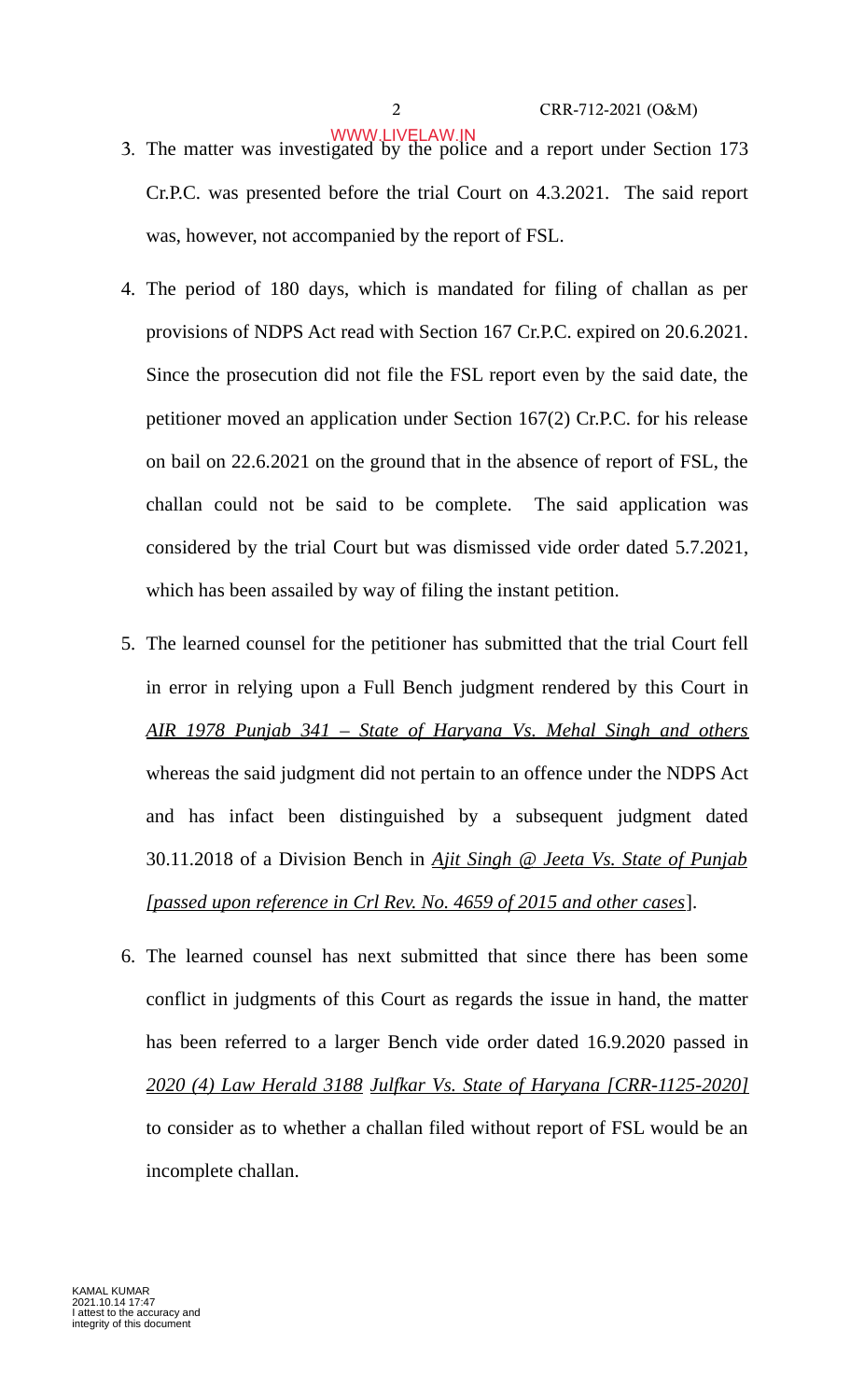#### 3 CRR-712-2021 (O&M)

- 7. The learned counsel, while referring to a judgment of this Court rendered in S *tate of Haryana Vs. Dildar Ram @ Dari CRM-M-25600-2021* has submitted that a co-ordinate Bench of this Court while referring extensively to the case law on the subject has distinguished the judgments of the Supreme Court reported as *2015(1) RCR (Criminal) 566 - Narendra Kumar Amin Vs. CBI* and also the full Bench of this Court reported as *1978 PLR 480 – State of Haryana Vs. Mehal Singh and others* on the ground that the WWW.LIVELAW.IN
	- same did not pertain to NDPS Act whereas a case under NDPS Act is on an entirely different footing than a case for other offences like IPC. It has been submitted that several co-ordinate Benches have granted bail in view of the fact that the matter in had has been referred to a Division Bench and is still pending.
- 8. Opposing the petition, the learned State counsel, has submitted that since the mandate of Cr.P.C. is filing of challan within the stipulated period and since the challan had been filed within 180 days in the instant instance, no case for grant of bail is made out.
- 9. I have considered rival submissions addressed before this Court.
- 10.It is no doubt correct that Hon'ble the Supreme Court and also a full Bench of this Court have held that a challan even if not accompanied by a report of the Chemical Examiner or of the expert cannot be said to be incomplete. However, it needs to be highlighted that the said cases did not pertain to an offence under the NDPS Act. A case under the NDPS Act can only survive in case the prosecution is able to establish that the article recovered is indeed a contraband and which can only be established on the basis of its chemical examination, which is normally got done through FSL established by the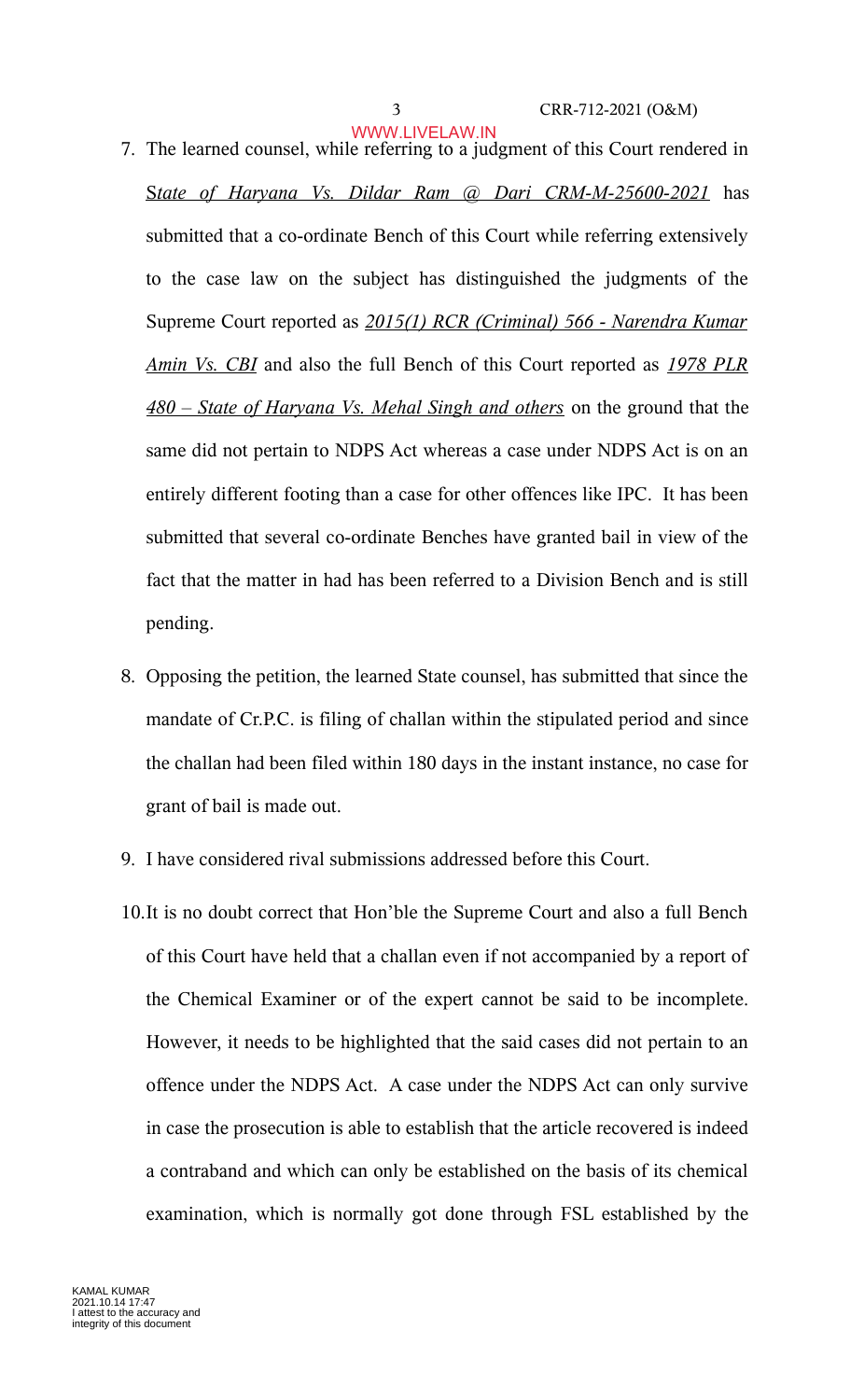### 4 CRR-712-2021 (O&M)

Government. In other words, the report of the FSL forms the foundation of the case of prosecution and in case the same is not there the entire case of prosecution falls to ground. WWW.LIVELAW.IN

- 11.On the other hand, in other cases say any injury or hurt or murder case under IPC, even the ocular version coupled with some medical evidence or some other circumstantial evidence may suffice to bring home the guilt of the accused. Though, a report of an expert, if sought, pertaining to some blood stains or comparison of handwriting, ballistic report, could be helpful to establish the case of the prosecution for such offences under IPC or some other Acts but cannot be said to be indispensable in each and every case and even in the absence of such reports, the prosecution may well be able to establish its case. As such, the contention of the petitioner that the report of FSL form very foundation of the case of prosecution and is an integral part of the challan cannot be brushed aside. In any case, since there are some conflicting judgments of this Court and the matter stands referred to a Division Bench and is still subjudice, this Court deem appropriate to extend the concession of bail in terms of Section 167(2) Cr.P.C. to the petitioner while also keeping in view the fact that the petitioner has been behind bars since the last more than 9 months and is not stated to be involved in any other case.
- 12.The petition, as such, is accepted. The impugned order is accordingly set aside and the petitioner is ordered to be released on bail on his furnishing bail bonds/surety bonds to the satisfaction of learned trial Court/Chief Judicial Magistrate/Duty Magistrate concerned.